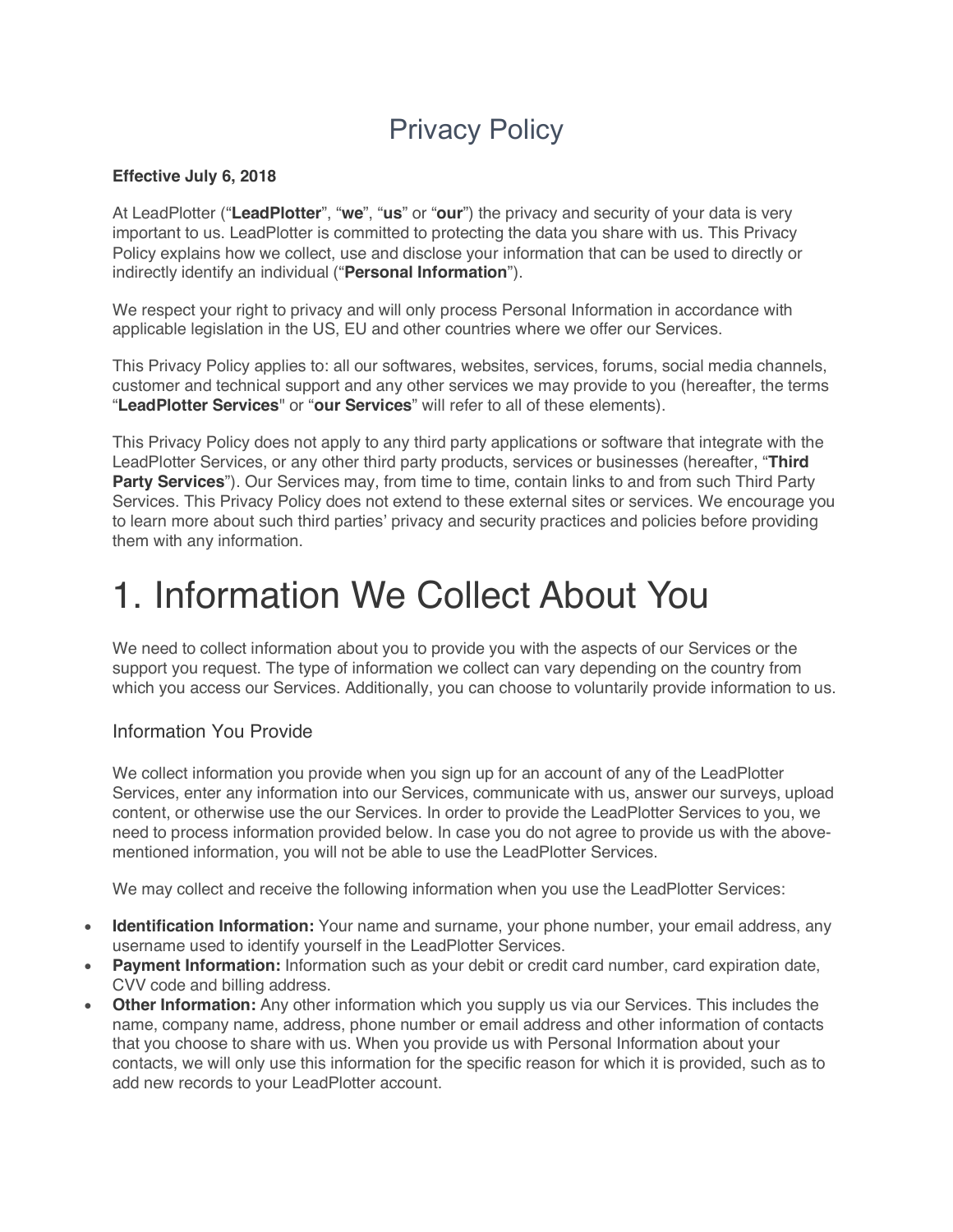#### Information We Collect from Your Use of Our Services

We may collect information about you and the devices you use to access the LeadPlotter Services, such as your computer, mobile phone, or tablet. The information that we collect this way may include:

- **Device Information:** Technical details about any device which you use to access the LeadPlotter Services, including: Internet and/or network connection and IP address; any mobile device identifier; your operating system, browser type or other software; or your hardware or other technical details.
- **Use Information:** When you use the LeadPlotter Services or view content that we provide, we may automatically collect and store certain information in server logs. This may include details of how you used our Services, such as your search queries, Internet protocol address, and device event information such as crashes or other system activity.
- **Location information:** When you agree to use a location-enabled service, we may collect and process information about your exact location.
- **Information we collect with Cookies and other similar technologies:** We use cookies and similar technologies to collect additional usage data and to operate the LeadPlotter Services. For more information on this, check under "Cookies and other similar technologies".

# 2. Cookies and Other Similar Technologies

In order to improve our Services and provide a more relevant experience to you, we may collect information using cookies. Cookies are small data files stored on your hard drive by a website. Certain cookies we use last only for the duration of your web or application session and expire when you close your browser or exit the application. Other cookies are used to remember you when you return to use our Services and, as such, will last longer. We may use cookies to see which areas and features are popular and to count visits to our Service. Most web browsers are set to accept cookies by default. If you prefer, you can usually choose to set your browser to remove or reject cookies. Please be aware that if we use cookies and you choose to remove or reject them, this could affect certain features of the LeadPlotter Services.

We may also allow third parties, such as Google, to use cookies on our Services. Such third party cookies are used to help recognize your login status and permit you to access third party features enabled through our Services and to evaluate and compile aggregated statistics about activity on our Services. You can usually choose to set your browser to remove and/or reject these cookies, but note that doing so could affect certain features of the LeadPlotter Services.

We also may collect information using web beacons. Web beacons are electronic images that may be used in our Services or emails. We use web beacons to deliver cookies, track the number of visits to our website and apps, understand usage and campaign effectiveness, and determine whether an email has been opened and acted upon.

### 3. How We Store Your Information

We use robust, state-of-the-art security measures to protect your information. We store your information on "cloud" servers owned and operated by Heroku ("**Heroku**"). Heroku data centers undergo annual certifications to ensure they meet the highest standards of physical and virtual security. You can find more information on Heroku security practices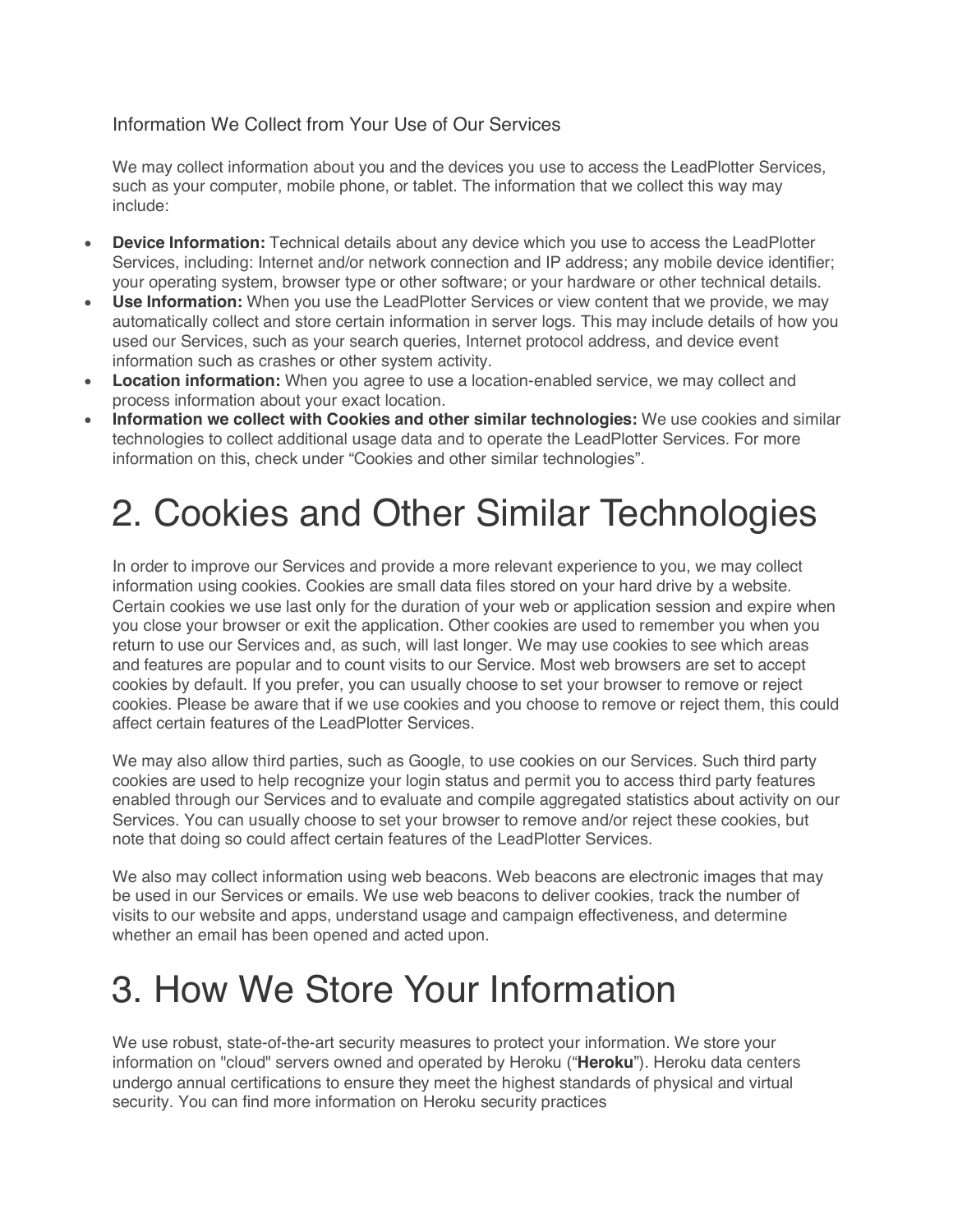at https://devcenter.heroku.com/articles/security-privacy-compliance. Heroku is also certified under the EU-US Privacy Shield. You can view their certification at https://www.salesforce.com/content/dam/web/en\_us/www/documents/legal/Privacy/privacy-shieldnotice.pdf.

Critical parts of our Services employ the highest level of security standards, from HTTPS SSL, encryption-at-rest to password encryption. These measures are intended to prevent the loss, misuse, and alteration of the information that we obtain from you.

We may retain your information for a period of time consistent with the original purpose of collection. For instance, we may retain your information during the time in which you have an account to use the LeadPlotter Services and for a reasonable period of time afterward. We also may retain your information during the period of time needed for us to pursue our legitimate business interests, conduct audits, comply with our legal obligations, resolve disputes and enforce our agreements. When we will no longer require your Personal Information in order to provide our Services to you, we will either delete it or anonymize it:

- We will keep information that is associated with the LeadPlotter Services you use for the duration of the agreement to access our Services. Following account closure, limited information that we collect about you will still be retained for an additional few years for marketing, tax, legal or accounting purposes.
- If you don't use our Services which you have to register for, we will retain correspondence with you as long as necessary to assist you, followed by a period necessary for legal or accountability purposes.
- For marketing purposes, we will store information as long as we have valid consent, without undue delay and no later than within 30 days from the moment we receive a request to unsubscribe.

We take all reasonable measures to help protect your Personal Information in an effort to prevent loss, misuse and unauthorized access, disclosure, alteration and destruction.

### 4. How Your Information Is Used

We may use the information we collect or receive in a variety of ways in providing the LeadPlotter Services and operating our business, including the following:

- To carry out our obligations arising from any agreements between you and us and any other purpose disclosed to you in connection with the LeadPlotter Services.
- To provide you with products or services that you request from us.
- To verify the information you share with us.
- To communicate with the users of our Services.
- To notify you about changes to LeadPlotter Services.
- To operate, maintain, improve or modify LeadPlotter Services.
- To develop new products and services.
- Measuring, tracking, and analyzing trends and usage in connection with your use or the performance of the LeadPlotter Services.
- To calculate conversion rates and other elements of LeadPlotter Services' performance.
- For tax, legal and accounting purposes.
- For the accountability purposes as defined by EU legislation (GDPR).
- To communicate with you to resolve disputes, collect fees and provide assistance.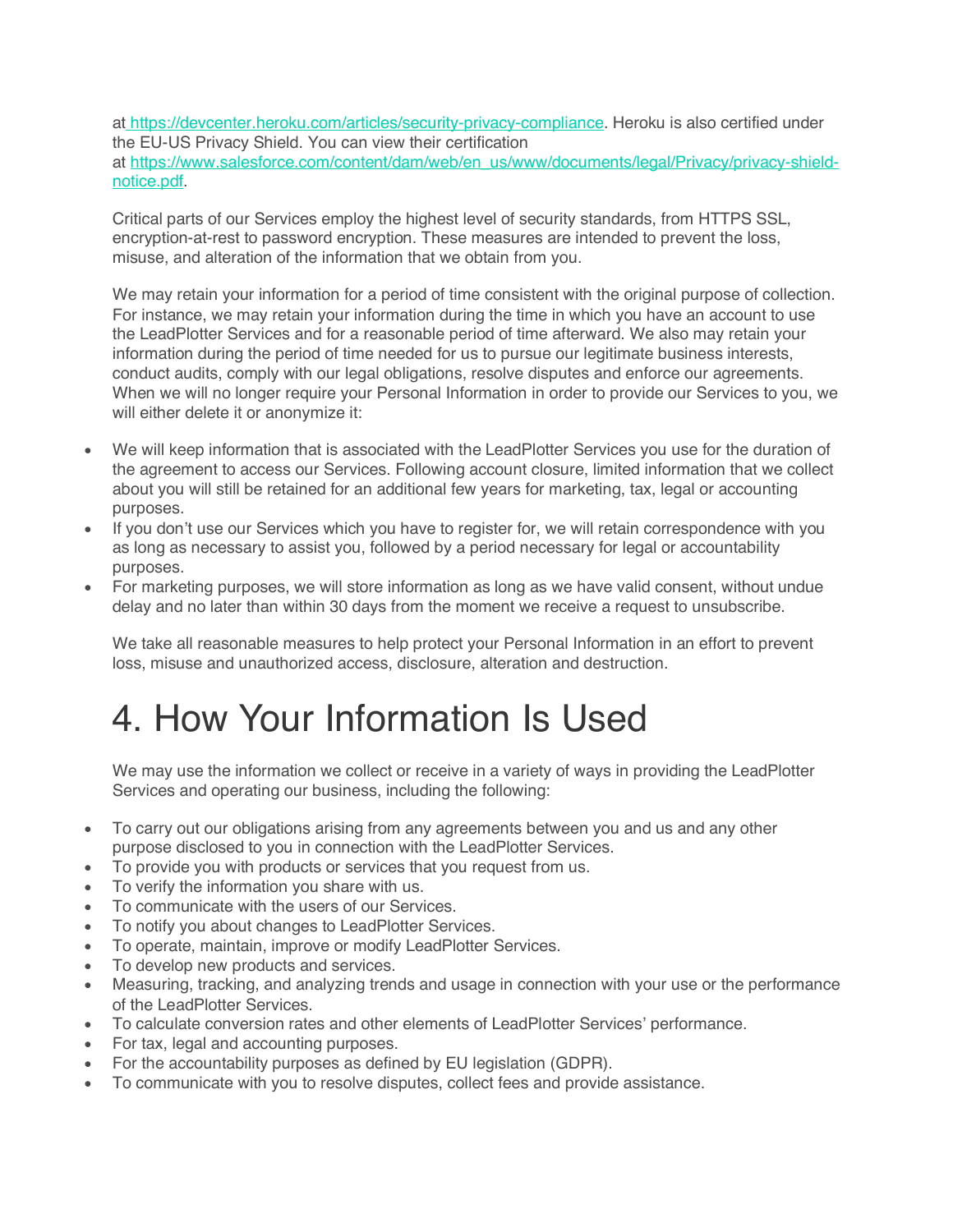- To provide you with marketing information (including personalized and targeted marketing emails), which we feel may interest you. For example, we may send you newsletters or emails about LeadPlotter Services.
- To communicate with you to market and advertise our Services. If we send you marketing emails, you will always be able to "opt out" of receiving future marketing or other communications.
- To target and personalize our marketing communications, offers and advertisements that we display on our websites and services as well as those of third parties based on the combined information we have collected about you. Whenever we're personalizing or targeting our marketing communications, offers and advertisements, we may profile your Personal Information, which means that we may use the information we collect to adjust the communication addressed to you to meet your needs. If you decide that you no longer want to receive personalized offers, product recommendations from us, or any advertising news at all, you can object to this service at any time.

The legal bases for using your information as set out in this Privacy Policy are as follows:

- Where use of your information is necessary to perform our obligations under a contract with you (for example, to comply with: the terms of service of our websites which you accept by browsing the websites/registering; and/or our contract to provide our Services to you); or
- Where use of your information is necessary for our legitimate interests or the legitimate interests of others (for example, to provide security for our websites, products, software, applications; operate our business and our Services; make and receive payments; comply with legal requirements and defend our legal rights; prevent fraud and to know the customer to whom we are providing Services).

We might process some aggregated and general non-personal information on user behavior with third party partners who work with us to provide LeadPlotter Services to you in order to support, improve or amend LeadPlotter Services. We may also share non-personal information with data analysis services to help us run LeadPlotter Services.

LeadPlotter will not review, share, distribute, or reference any information of contacts that you choose to share with us via the LeadPlotter Services. When you provide us with information about your contacts, we will only use this information for the specific reason for which it is provided, such as to add new records to your LeadPlotter account, or as may be required by law. We may use such information only for the purposes of providing the LeadPlotter Services, preventing or addressing service or technical problems, at a Customer's request in connection with customer support matters, or as may be required by law.

### 5. How Your Information Is Shared

#### • **With your consent:**

We may share your information at your direction or as described at the time you agree to share or authorize a third party (or Third Party Services) to access your information.

#### • **With other users:**

Certain features of the LeadPlotter Services (like the management & collaboration features offered on some of our plans) may allow sharing of information with other users within the LeadPlotter Services. If such features are enabled on your account please be aware that all information you enter into the LeadPlotter Services might be accessible to certain other users of the LeadPlotter Services.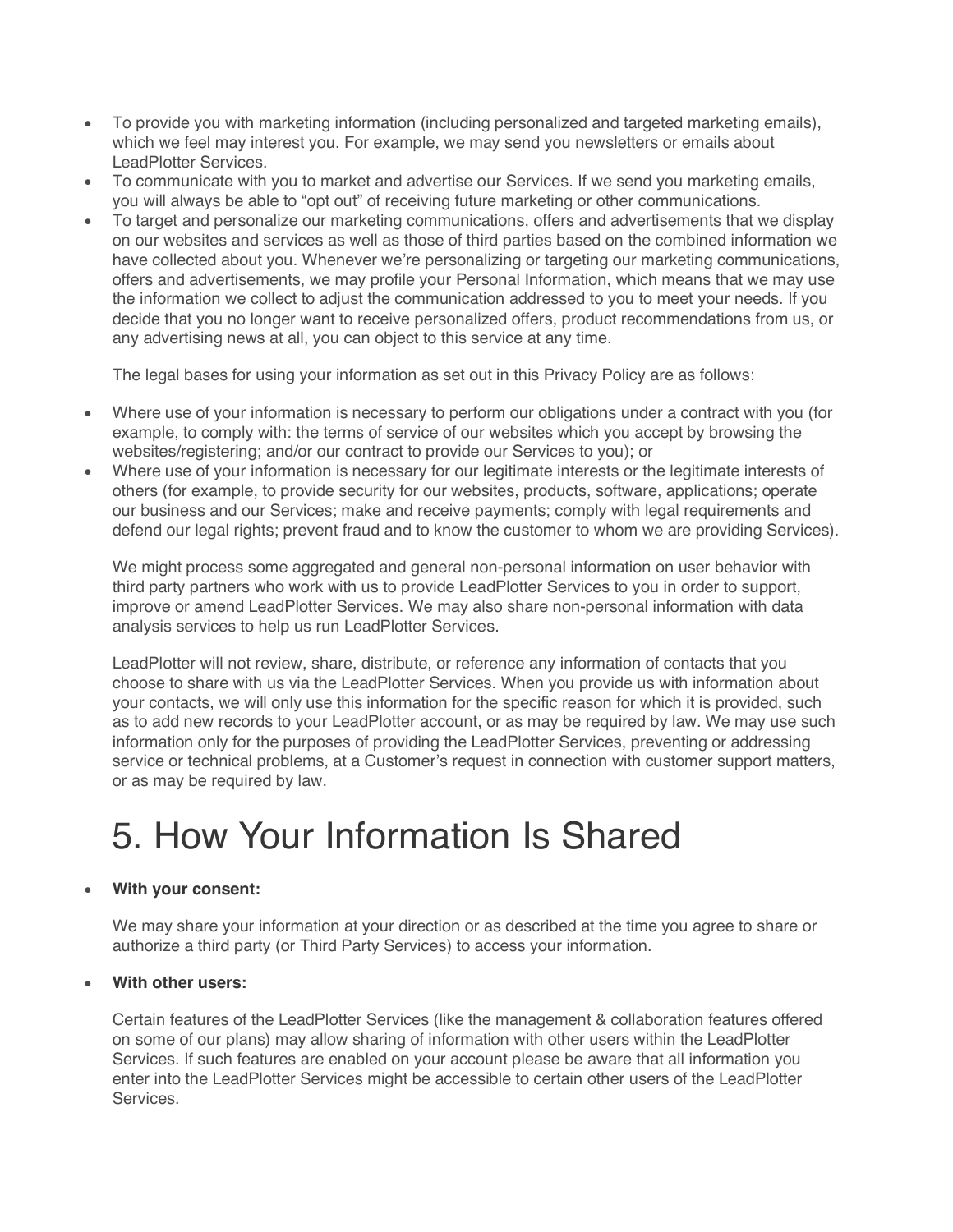#### • **With affiliates:**

Our affiliates help us deliver the LeadPlotter Services. For this reason we may share some of your information with our affiliates in order to work with them. For example, we may need to share your information with other companies within the LeadPlotter corporate family for customer support, marketing, technical operations and account management purposes. We always limit their use of the information as is reasonably necessary to carry out their work.

#### • **With third parties:**

Some aspects of the LeadPlotter Services (e.g. integration with Third Party Services) may involve interacting with third parties. In order to do this, we may need to share some of your information with those third parties – however, all this is optional and will only be done with your approval. The shared information would be protected by the Privacy Policy of the third party.

#### • **Billing:**

We use a third-party service provider to manage credit card processing. This service provider is not permitted to store, retain, or use billing information except for the sole purpose of credit card processing on our behalf.

#### • **Testimonials:**

From time to time, we may post testimonials on the Websites that may contain Personal Information. We obtain your consent to post your name along with your testimonial.

#### • **Compelled disclosure:**

Please be aware that we are subject to various laws and we may be required to release information to comply with law enforcement or/and other legal requirements. We also reserve the right to use or disclose information provided if required by law or if we reasonably believe that use or disclosure is necessary to protect our rights and/or to comply with a judicial proceeding, court order, or legal process.When required by law, we may also share your information with the police or other government authorities (including your IP address and details of suspected unlawful or fraudulent activity such as unauthorized use of payment methods and security risk scores).

#### • **Corporate Changes and Transfers:**

In the event that we are involved in a bankruptcy, merger, acquisition, reorganization, or sale of assets, your information may be sold or transferred as part of that transaction. This Privacy Policy will apply to your Personal Information as transferred to the new entity.

LeadPlotter offers a worldwide service. By using the LeadPlotter Services, you authorize us to transfer, process and store your information outside your home country, including in the United States, for the purposes described in this policy. The privacy protections and the rights of authorities to access your information in these countries may not be the same as in your home country.

### 6. Notice to End Users

Our Services are intended for both personal use and use by organizations. Where the LeadPlotter Services are made available to you through an organization (e.g. your employer), that organization is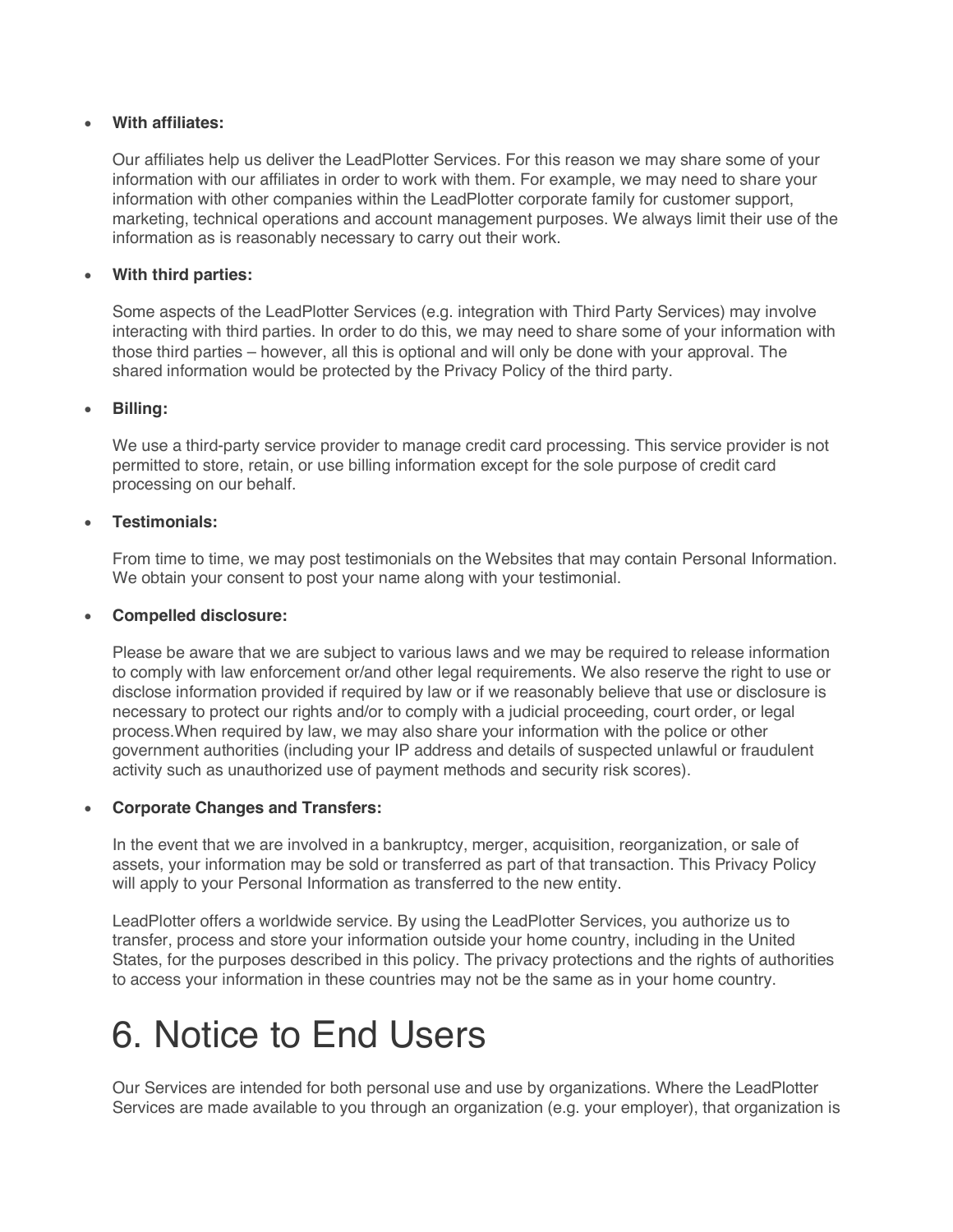the administrator of the services and is responsible for the end-users over which it has control. If this is the case, please direct your data privacy questions to your administrator, as your use of our Services is subject to that organization's policies. We are not responsible for the privacy or security practices of an administrator's organization, which may be different than this policy.

Even if the Services are not currently administered to you by an organization, if you are a member of a team administered by an organization, or if you use an email address provided by an organization (such as your work email address) to access the Services, then the administrator of that team or the owner of the domain associated with your organizational email address (e.g. your employer) may assert administrative control over your account and use of the Services at a later date.

# 7. Children's Privacy

The LeadPlotter Services do not address anyone under the age of 16 ("**Children**"). We do not knowingly collect Personal Information from Children. If you are a parent or guardian and you are aware that your Children have provided us with Personal Information, please contact us. If we discover that Children have provided us with Personal Information, we will delete such information from our servers.

## 8. Your Choices

We may send information to you regarding our Services or those of selected third parties, unless you have opted not to receive such communications or such communications are prohibited by law. If you do not wish to receive such email, regular mail or other messages, you may opt out at the time of registration or information collection by logging into your account settings and updating your contact preferences or by contacting us on the email address: hello@leadplotter.com. Please note that even if you opt out of receiving email or other communications from us, we may find it necessary to continue to communicate with you regarding your use of our Services, such as messages related to transactions or services you have specifically requested, in response to any email from you to us, to notify you of updates or changes to our policies and procedures, or to otherwise provide you with information we believe is important to users. Our systems may require time to update, so your optout requests may not be updated immediately.

# 9. Your Rights

You may request to review, correct, delete or otherwise modify any of the Personal Information that you have previously provided to us. If you have registered for an account with the LeadPlotter Services, you may generally update your user settings, profile, billing information, organization's settings by logging into the applicable Website or Service with your username and password and editing your settings or profile. To discontinue your account, and/or request return or deletion of the information associated with your account, please contact your account representative or the customer support team for the applicable part of the LeadPlotter Service.

For other requests to access, correct, modify or delete your information, please review the "Contacting Us" section. Requests to access, change, or delete your information will be addressed within a reasonable timeframe. If you are an employee of a LeadPlotter customer, you may also wish